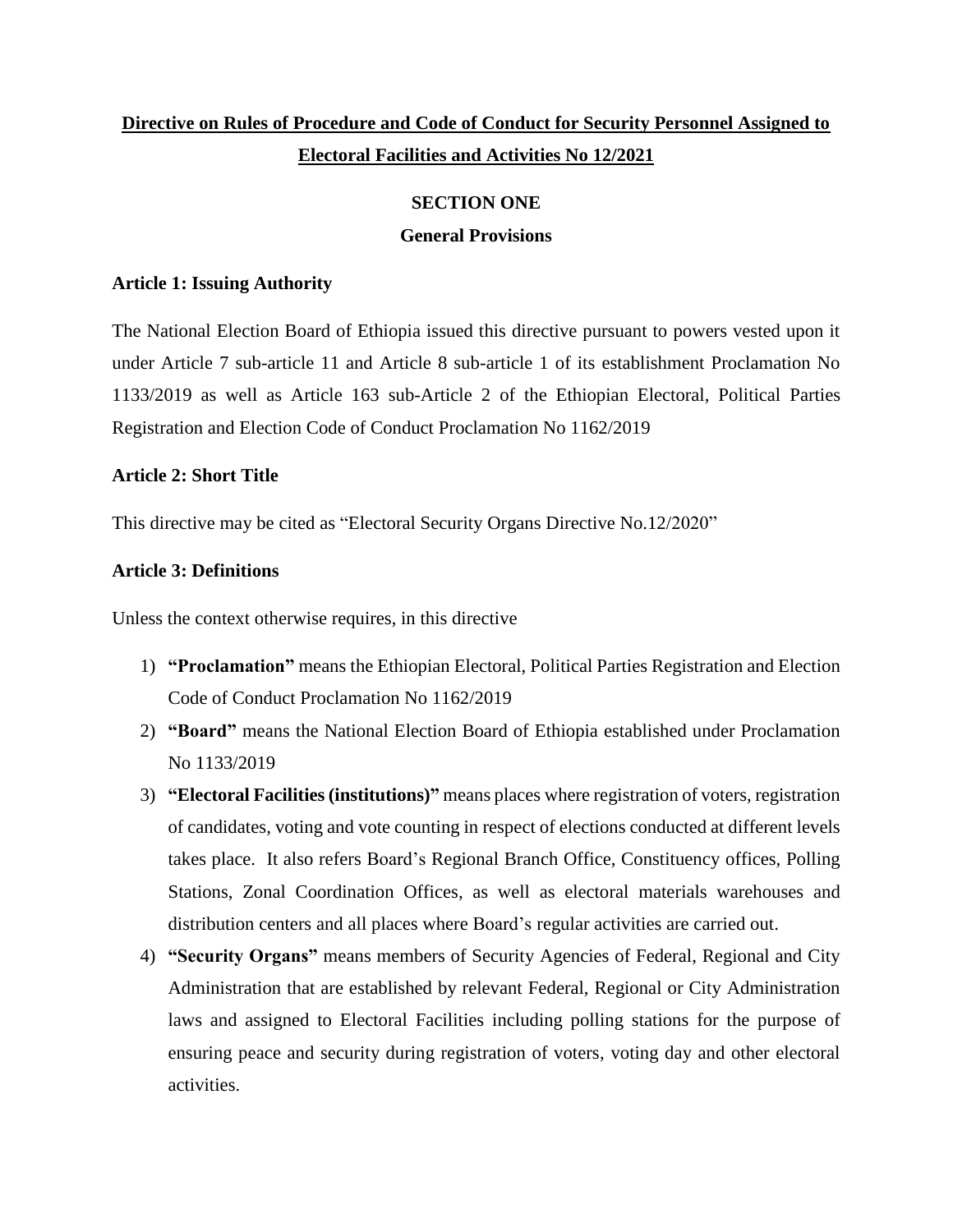- 5) **"Health Guidance"** means National Election Board of Ethiopia's Directive No 9/2021 *"Mitigation of COVID 19 during Elections".*
- 6) **"Electoral Activities**" means political parties registration and regulation, voter's registration, candidate's registration, election campaign media accessibility, allocation of government finance to political parties, usage of media by political parties and independent candidates, determination of number of polling stations necessary for election, voting and vote counting, tabulation and announcement of results, election of grievance hearing committee members and procedures for handling of grievances, preparation, distribution and safety of election materials and documents, recruitment, training and deployment of election officers, accreditation and monitoring of election observers, accreditation and monitoring of agents of political parties and independent candidates as well as media, voter education and development of systems for accreditation and monitoring of voter education providers, preparation and official announcement of electoral calendar, organizing training on electoral issues for stakeholders including electoral activities implemented by electoral stakeholders having recognition from the board as well as all activities falling under the legal mandates of the Board
- 7) **"Region"** means a region established in accordance with article 47/1/ of the constitution and for the purpose of this directive it includes Addis Ababa and Dire Dawa City Administrations.
- 8) Unless the context otherwise requires, definitions provided in the proclamation will also apply to this directive.

### **Article 4: Scope of Application**

This directive shall apply to security personnel assigned by legally mandated security organs to ensure peace and security in electoral facilities conducting day to day electoral operations as well as places where other electoral activities are carried out.

### **Article 5: Gender References**

References made in one gender shall apply to the other.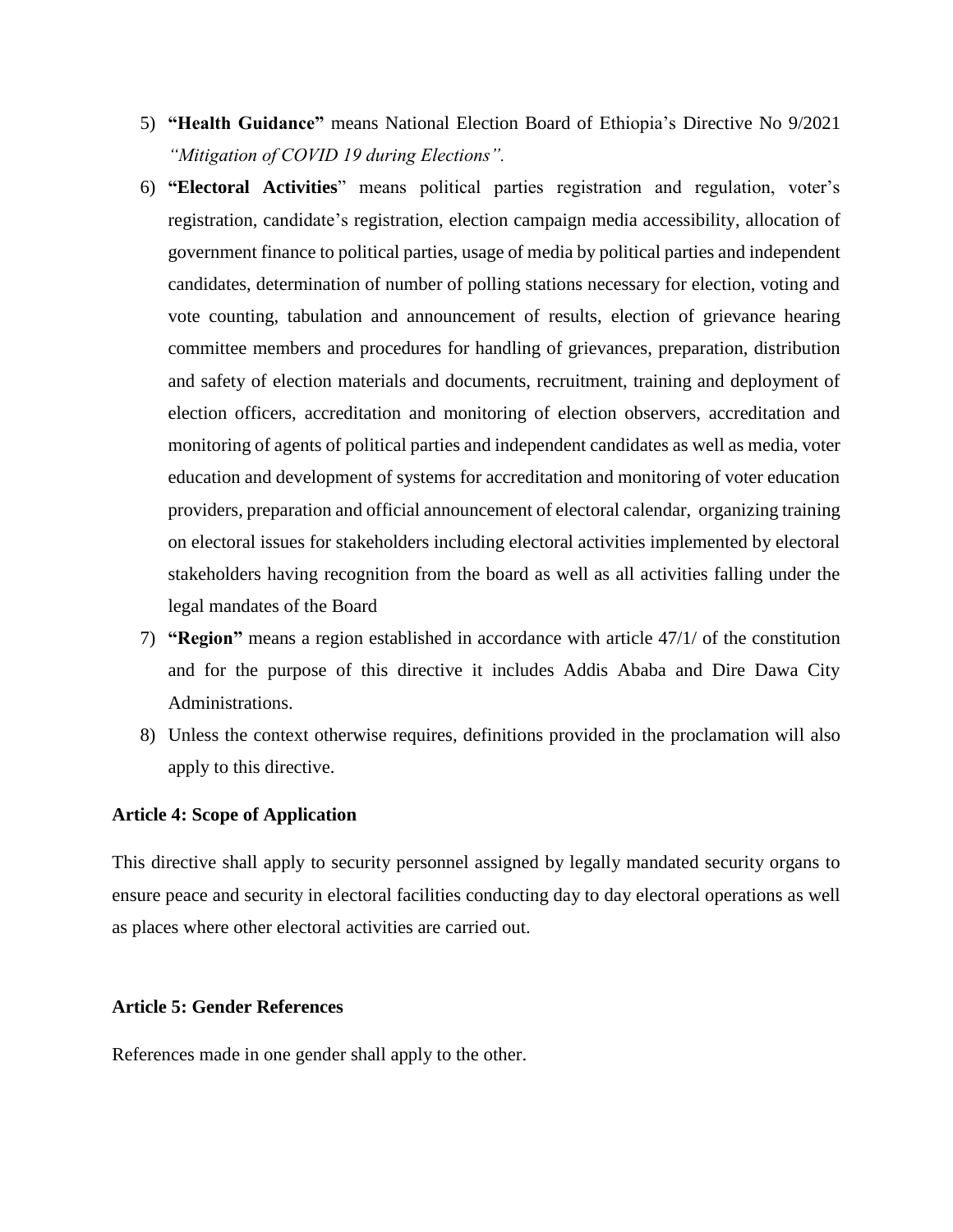### **Article 6: Objective**

The objective of this directive is to determine working procedures and code of conduct of security personnel assigned to all electoral facilities and electoral activities for the purpose of ensuring peace and security.

### **SECTION TWO**

### **Responsibilities of Security Personnel Assigned to Electoral Facilities and Activities**

### **Article 7: Major Responsibilities**

Security Personnel assigned to ensure peace and security of electoral facilities and activities shall perform the following major tasks: -

- 1) Ensure peace and security of electoral facilities and their surroundings during the conduct of electoral activities
- 2) Ensure peace and security of registrants and voters
- 3) Prevent sexual violence against women during the conduct of electoral activities; if committed report same to the relevant institution as well as arrest the perpetrator
- 4) In case of security problems provide protection for election officers, grievance hearing committee members, observers, agents of political parties and independent candidates, journalists and other stakeholders while at the same time give the required attention to women and people in vulnerable situations.
- 5) Ensure the safety of election materials and other relevant documents at all stages of the election process while in transport, in storage, or in use.
- 6) Upon request from Board's staff or election officers provide support in preventing entry of persons into electoral facilities in contravention of Board's directives
- 7) At the request of the head of the electoral facility, expel from work places or premises those individuals that refuse to comply with legitimate orders of election officers;
- 8) Up on the request of the head of the electoral facilities expel from electoral facilities a person who, in accordance with relevant laws, is not eligible to register as a voter or to vote as well as an assistant of such person.
- 9) Upon request of the head prevent entry into electoral facility of a person who is not an accredited agent, observer or journalist.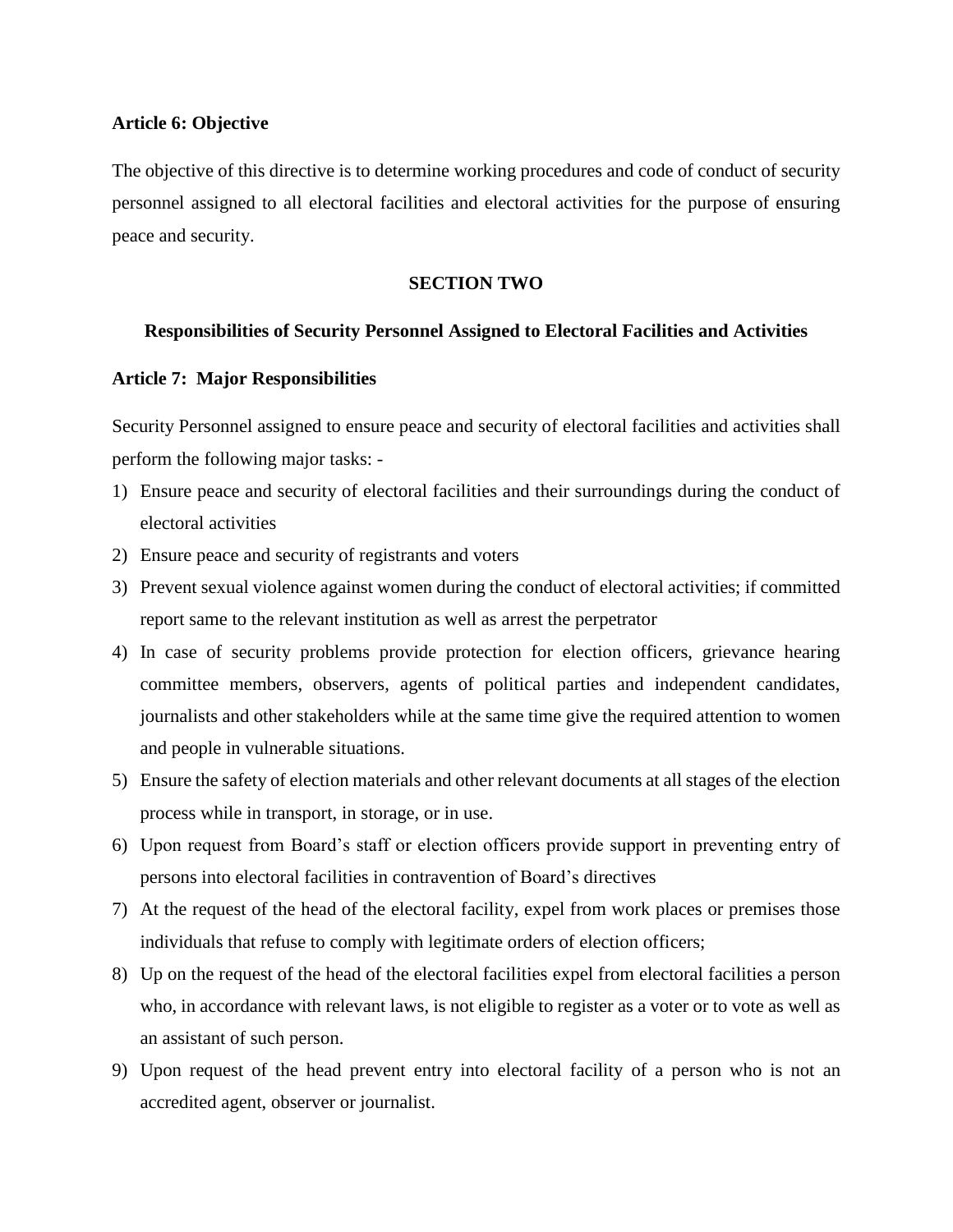- 10) Upon the request of the head expel from electoral facilities accredited agents, observers, journalists as well as complainants that refuse to comply with the health guidance of the Board.
- 11) Lawfully arrest a person who commits or attempts to commit a crime while in electoral facilities and their surroundings as well as handover same to the responsible organ;
- 12) Upon request for cooperation from election officials, make sure registrants and voters' queue and enter into electoral facilities with strict compliance to social distancing rules and their order of arrival. In collaboration with head of electoral facility or election officials and taking due note of convenience of the place where the electoral facility is situated ensure availability of a separate queue for women, elderly and people in vulnerable situations;
- 13) Provide the necessary protection to election officers as well as election materials and documents whenever there arise a need to move them form one place to another whether planned or not.
- 14) Provide the necessary protection and escort for election materials and documents carried from polling station to constituency office or to regional branch office or to the head quarter
- 15) Upon the request of the Board made in accordance with relevant directives perform other peace and security responsibilities. board.

#### **Article 8: Failure to carry out responsibilities by a security personnel**

1. While performing duties under article 7 of this directive, if a security personnel suddenly becomes sick or feels sickness that makes it impossible to perform assigned responsibilities, the person has to comply with the appropriate health guidance and shall forthwith report the illness in accordance with the relevant Agency's Standard Operating Procedure.

2. The head of the Electoral Facility shall immediately inform to the local commander of security forces when there is any breach of this code of conduct or failure to perform a duty by a security personnel. S/he shall also immediately inform the situation to the relevant NEBE electoral office.

3. Upon receiving notification in accordance with sub-article 2 of this article the appropriate security organ shall immediately take the necessary measure warranted under its working procedures and if deemed necessarily make a replacement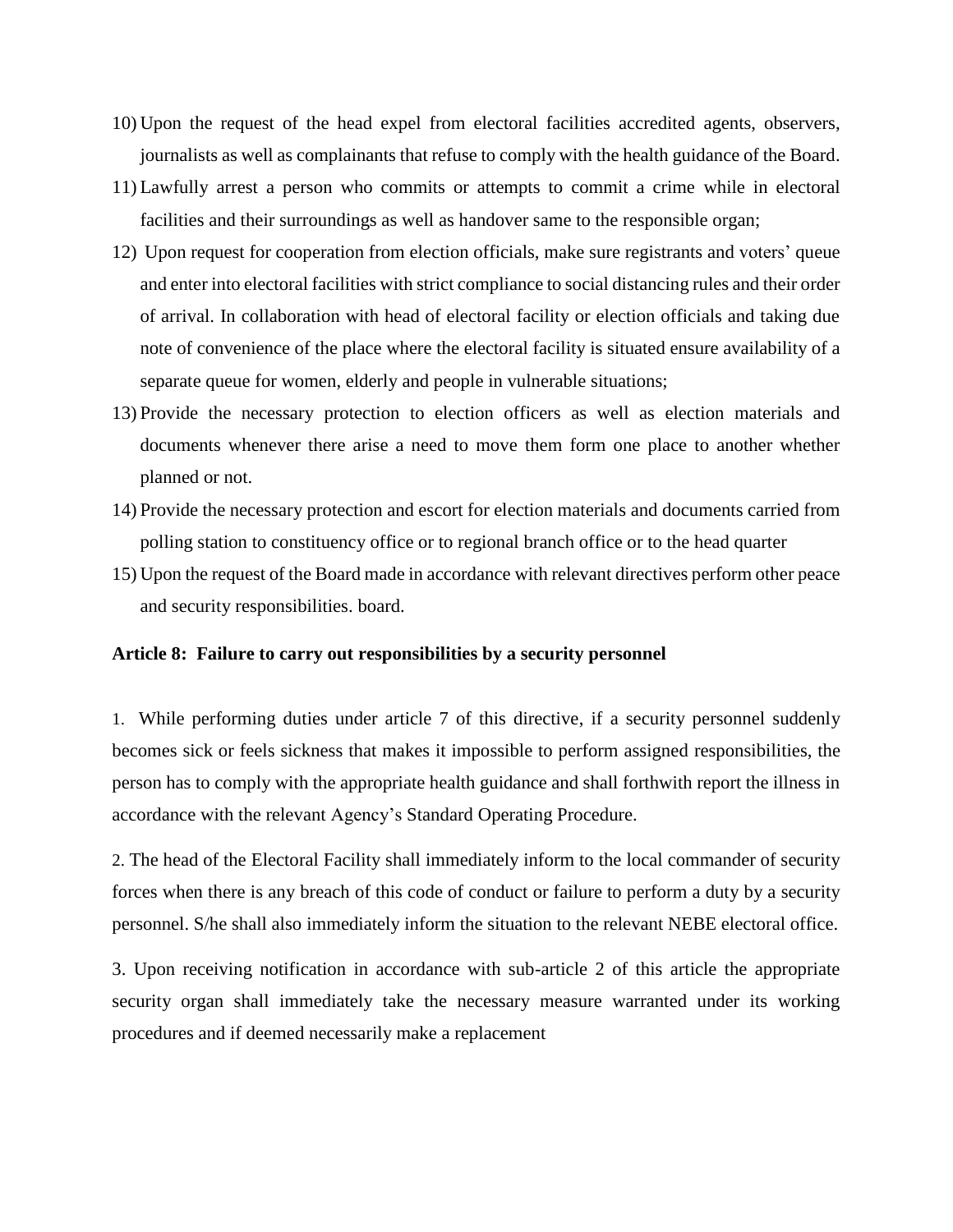### **SECTION THREE**

# **Working Procedures and Use of Force for Security officers assigned to electoral facilities and activities**

#### **Article 9: Working procedures and duties of security personnel**

- 1) Security personnel shall be deployed to Electoral Facilities and activities solely on the basis of discussions between the Board and the relevant Security Agency as well as assignment by the latter. Every endeavor shall be made by the security Agency to ensure gender representation during deployment
- 2) The number of security personnel to be assigned for electoral facilities and activities shall be determined by the prevailing security context of the locality; and based upon deployment plan agreed between the Board and the relevant security organ.
- 3) Security personnel assigned to polling stations shall conduct the necessary searches and put in place the necessary safety measures at least one day before commencement of voter registration or polling.
- 4) The Security organ that assigns the security personnel or as appropriate the board may give the necessary explanation regarding detailed activities they are expected to perform as per this and other directives of the board while in electoral facilities
- 5) Any security personnel shall wear uniform of the security organ that assigns him while in electoral facilities;
- 6) Security personnel may only be transferred from one electoral facility to another in accordance with their Agency's standard operating procedures. A record of the transfer or change is to be made in the appropriate Board's record book, or minutes, as well as the operational records of the relevant security agency.
- 7) Any Security personnel unless called upon by the head in accordance with Article 10(1) of this directive shall not enter the electoral facility.
- 8) Heads of the security unit assigned to an Electoral Facility, its surroundings and electoral activities shall make a written record, in accordance with their Agency's Standard Operating Procedure, of all important and/or significant events that occur within their area of responsibility.
- 9) Security personnel shall bring their first aid kit/equipment, in accordance with their Agency's Standard Operating Procedure.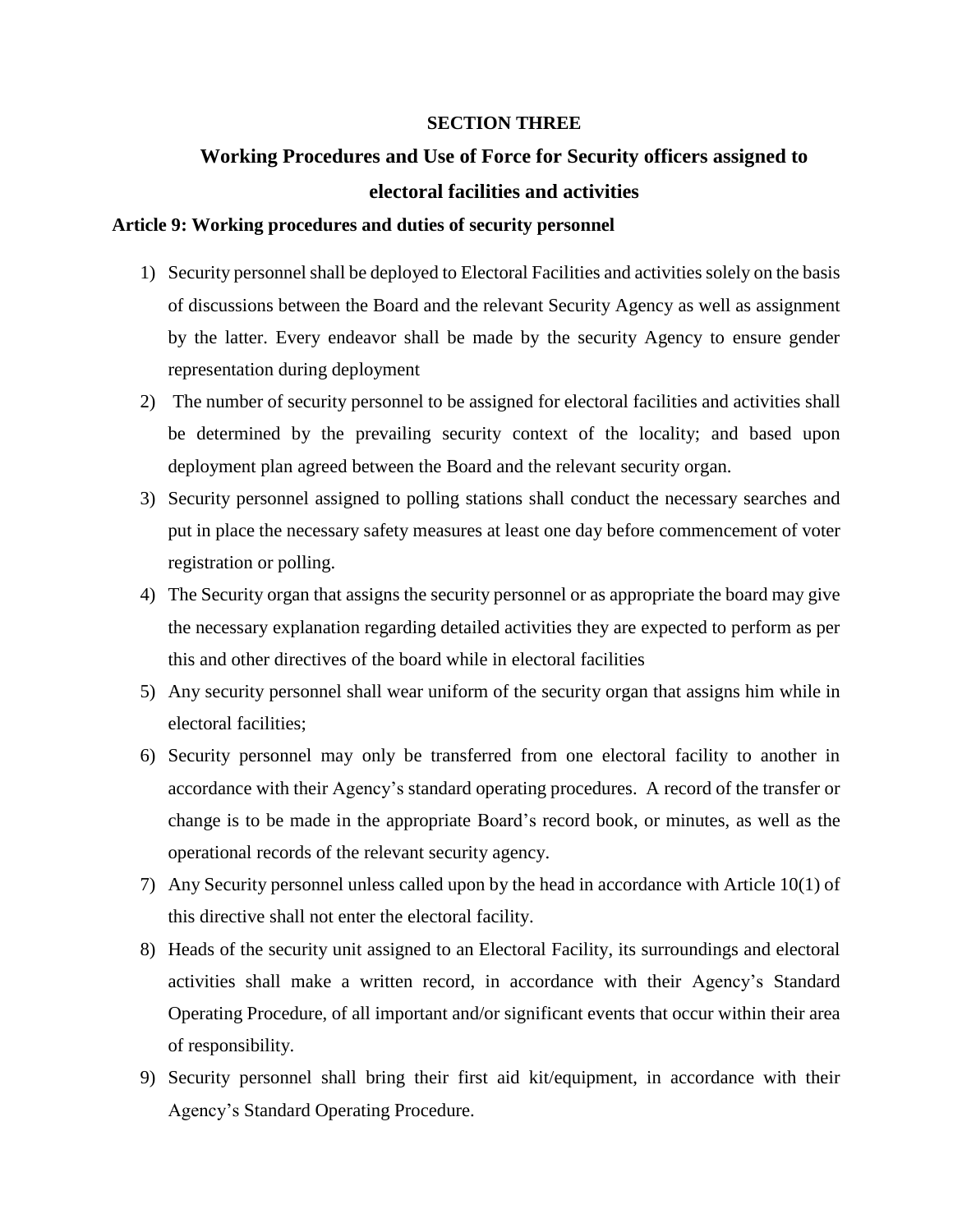- 10) Any security personnel shall comply with, including wearing of face masks or other face coverings, the health guidance while on duty in electoral facilities.
- 11) Any security personnel shall carry identity card or badge while on duty at electoral facilities; when necessary and requested by an election official present same for review.
- 12) Any security personnel undertaking searches in assigned polling stations shall comply with the Health Guidance. Searches shall be made by a person of same sex.
- 13) Whenever an abrupt security crisis is encountered in the electoral facility or its surroundings performance of duties by security personnel shall give special attention to women, children, persons with disability and other persons in vulnerable situations.

#### **Article 10: Rules Governing Use of Force**

Security personnel assigned to ensure peace and security of electoral facilities and activities: -

- 1) Shall not enter into working places of electoral facilities unless requested to give support by a member or head of the relevant electoral facility. However, security personnel may enter working place of an electoral facility without permission if there is a clear and present risk or threat to any persons' life or body or clear and present risk of serious damage or destruction to Board's or personal property and resources.
- 2) Shall, in the event they encounter any compelling circumstances, forthwith inform their immediate supervisor and head of the electoral facility.
- 3) The supervising officer shall immediately address any compelling circumstances communicated by security personnel.
- 4) Use of force or firearms is possible provided there are no other option than usage of firearms or force to effectively prevent or do away with the attack or danger. Proportionate force shall always be used.
- 5) Whenever situation indicated in sub-article 4 are encountered the immediate supervisor or the head of the security organ as appropriate taking due note of the prevailing crisis may allow usage of force or firearms by security personnel. In the absence of any order or permission from a commanding officer it is prohibited to use force or firearms.
- 6) Use of disproportionate or excessive force within the premises of electoral facilities and their surroundings is prohibited.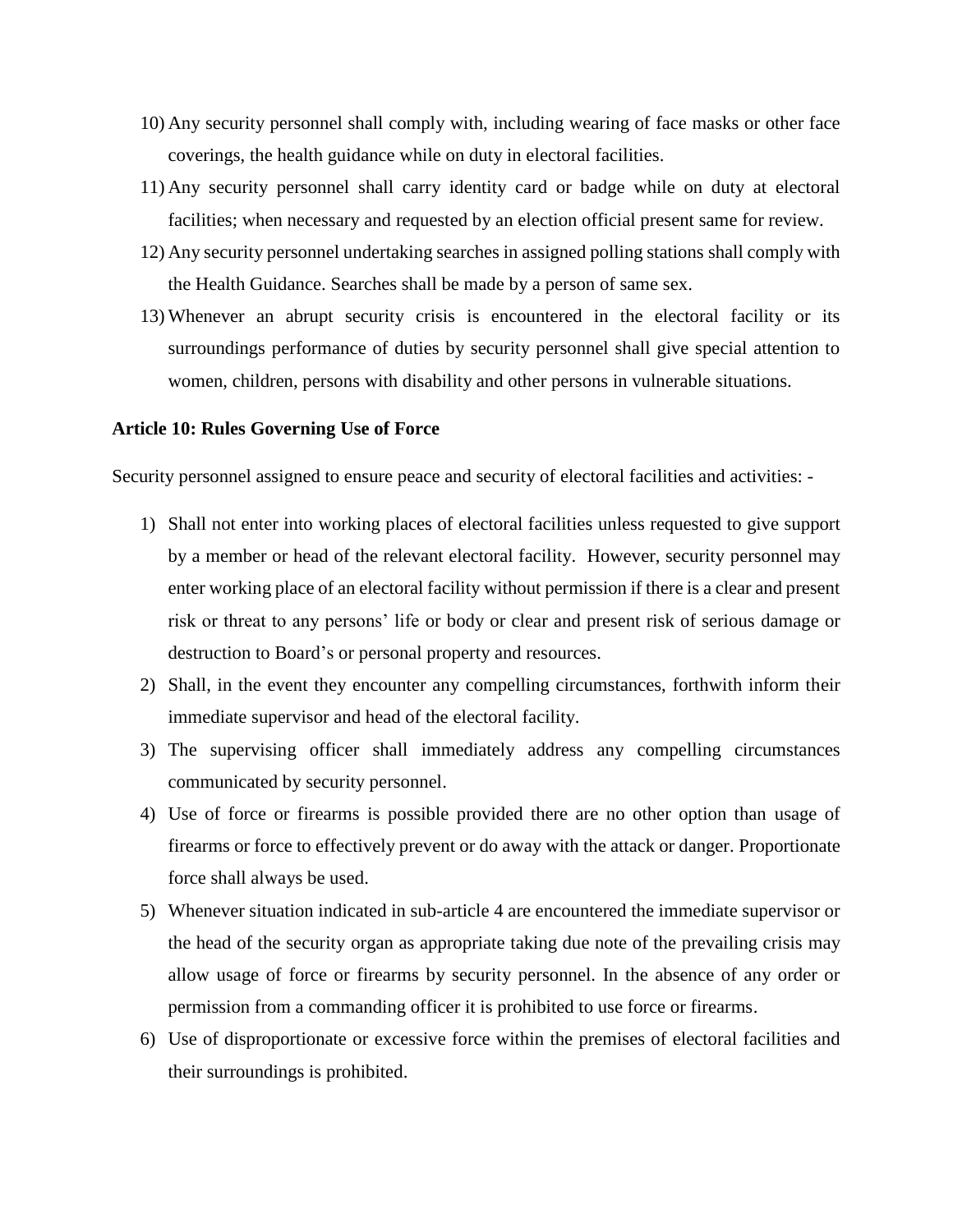- 7) Security personnel shall understand and be fully informed of the fact that unreasonable and disproportionate use of force will entail liability as per the relevant law.
- 8) Upon cessation of measures, taken by security personnel to control the security crisis indicated under sub-article 4 above,
	- a. In the event of bodily injury to persons immediately seek medical assistance or provide aid in line with the gravity of the injury
	- b. Detailed information about the occurrence and general information regarding the extent of the event shall be recorded in accordance with their Agency's Standard Operating Procedures.
	- c. Shall immediately inform the incident to the nearby security organ. It shall also be recorded in minutes or other records
	- d. The extent of damage to property or other resources as well as security personnel held hostage by the person responsible for the crisis shall also be recorded
- 9) In accordance with sub-articles 5 and 6 of this provision use of force is possible:
	- a. When there is a clear and imminent threat to life or physical integrity of any person within the premises of the electoral facility and its surroundings or in places where electoral activities are undertaken such as the security personnel themselves, a colleague, an election worker, agent, observer, journalist, member of a grievance hearing committee, registrant or voter, or a member of the public and to avert such danger or threat;
	- b. To prevent loss of, damage to or destruction of electoral materials and documents;
	- c. To protect properties of the Board or other government organs form theft or destruction;
- 10) Any Security personnel assigned to electoral facilities or activities shall not use force as a punitive measure.

## **Article 11. Arrest of a person suspected of crime**

- 1. Any security personnel assigned to electoral facilities or activities and their surroundings while arresting a suspect shall do so in accordance with the relevant law as well as their Agency's Standard Operating Procedures.
- **2.** A report of the situation within an electoral facility, its surroundings or places where electoral activities are carried out as well as detailed information in relation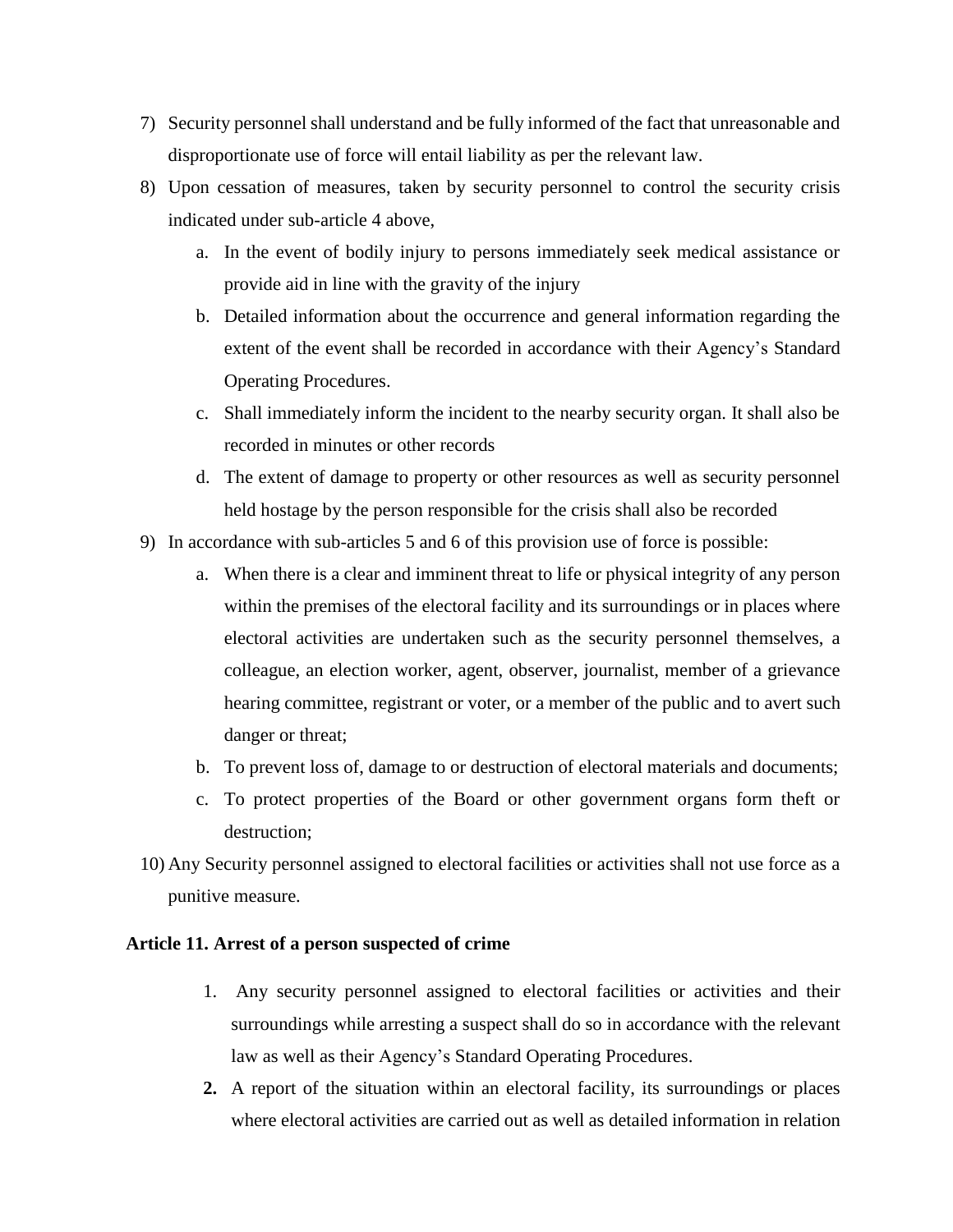to the measures taken, the reason and appropriateness of same, shall be submitted to the relevant authority and the board.

## **SECTION FOUR**

## **Code of Conduct for Security Personnel Assigned to Electoral Facilities and Activities**

## **Article 12: Respecting Orders**

- 1. Security personnel assigned to electoral facility or activity shall whenever necessary respond for request for security assistance by the head of the electoral facility or other election worker.
- 2. Security personnel assigned to electoral facility shall respect and ensure others comply with legitimate orders of immediate supervisor of the security personnel.
- 3. Security personnel assigned to electoral facility shall work in cooperation and collaboration with other colleagues and stakeholders.

## **Article 13. Demonstrating Professional Ethics and Good Behaviors**

Any Security Personnel assigned to electoral facility or activity shall;

- 1) Respect and maintain professional ethics.
- 2) Act impartially as set out in Article 15 below.
- 3) Demonstrate good character while in electoral facilities and places where electoral activities are conducted. Communicate with people patiently and in good faith and depart from the electoral facility immediately after accomplishment of assigned tasks.
- 4) Refrain from discriminatory practices on the basis of race, sex, religion, color, ethnicity, language or any other status.
- 5) Respect and protect human and democratic rights of persons while on duty in assigned places
- 6) Refrain from acts that captivate the attention of or cause any influence upon people coming to the electoral facility to register as voters, cast their ballots, or perform other electoral activities.

## **Article 14. Duty not to provide advice**

Any Security Personnel assigned to an electoral facility or activity shall

1. Not provide any advice or direction for election officers in connection with their responsibilities.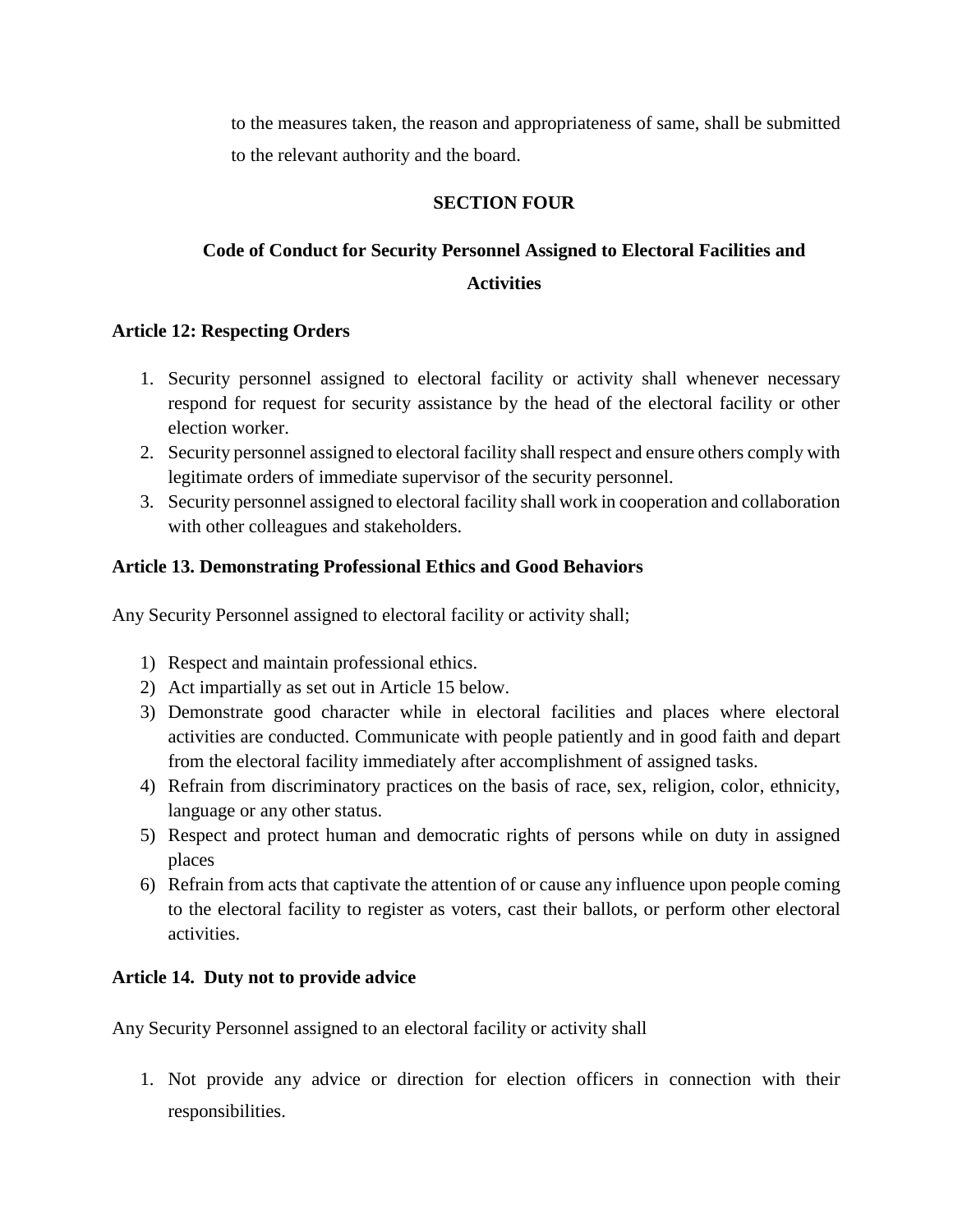2. Refrain from giving advice to voters on how and for whom to cast their ballots.

## **Article 15. Impartiality**

Any Security personnel assigned to serve in an Electoral Facility shall

- 1. Perform duties impartially and refrain from collaborating with any organ or person in performing acts that in any manner adversely affects his impartiality.
- 2. Refrain from supporting or criticizing political parties or candidates; showing or expressing an opinion regarding controversial election issue or issues connected with government authorities, political parties, candidates or media.
- 3. Not display, carry, put, hang, affix or wear etc. of symbols and election campaign materials of political parties or candidates implementing electoral activities while on duty in electoral facilities or in places where other election activities are being undertaken.

## **Article 16. Respect rights of Voters and Secrecy of Votes**

Any security personnel assigned to an electoral facility or activity shall

- 1) Not ask voters whom to vote for or for who they are going to cast their vote.
- 2) Not enter into the secret voting booth or place prepared for this purpose or places entry to which is prohibited by other electoral laws.

## **Article 17. Duty not to accept or give benefits**

- 1) Any security personnel assigned to an electoral facility or activity shall not enter into any agreement to accept or give, offers to give or receive or promises to do or not to do any activity related to election or act on behalf political parties, candidates or their supporters.
- 2) Security personnel assigned to an electoral facility or activity shall, unless encountered with compelling situations not use cars of, other than the one assigned by the security organ, another organization, political parties, supporters, candidates or individuals.

## **Article 18. Sincerity**

1) Security personnel assigned to an electoral facility shall perform his duties and responsibilities with sincerity and the required ethical standards.